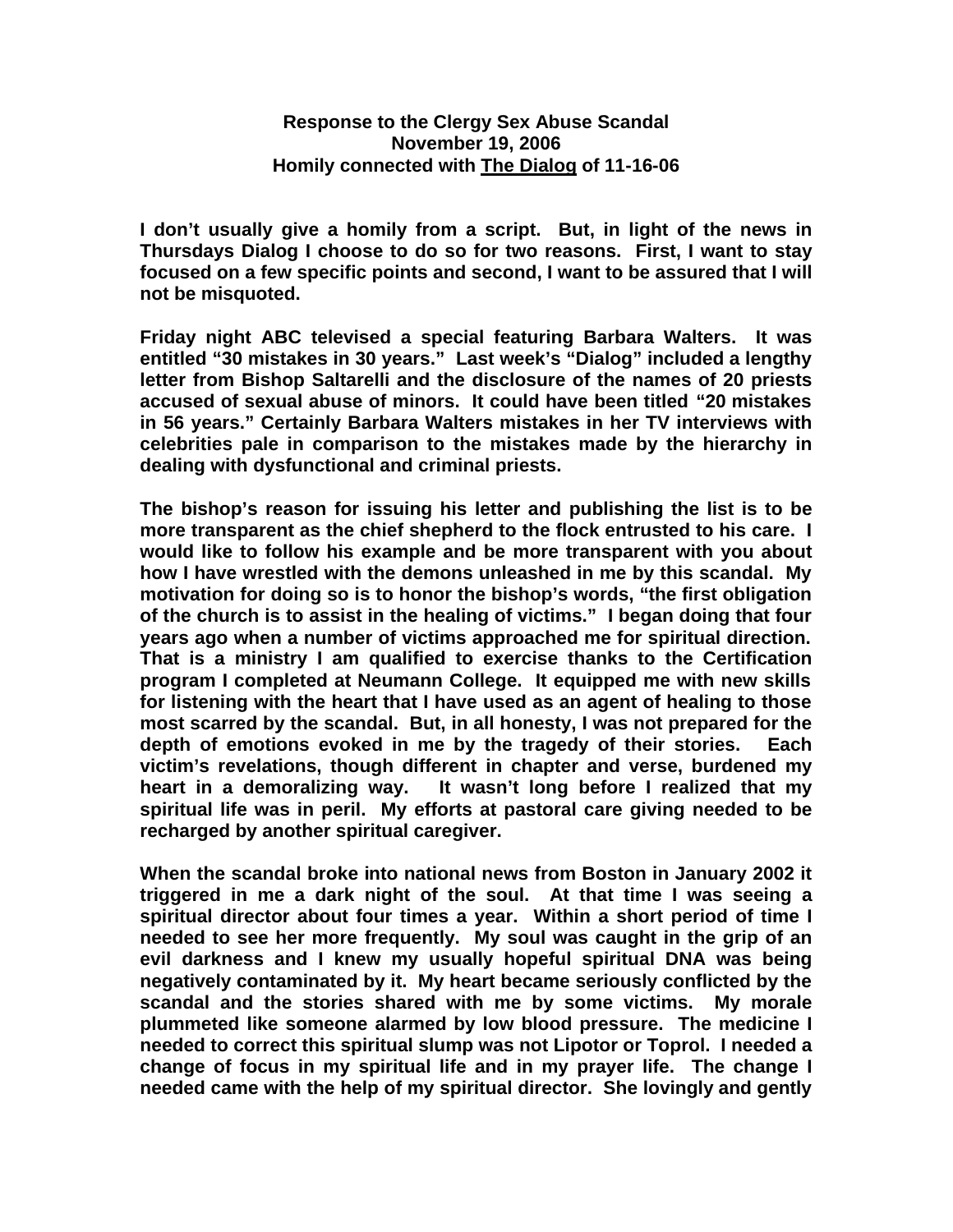**guided me away from my unchecked addiction to blame and anger and find new solace and healing by focusing on Jesus as Victim.**

**I must confess that like so many Catholics I am comfortable connecting with Jesus as healer, miracle worker, storyteller, and all the other nurturing images that fuel a "feel good" Christology. But, I am not so prone to connect with the image of Jesus as Victim. This insight awakened in me a new awareness that we only pay honor to that piece of his identity one-day a year in our church calendar, namely Good Friday.** 

**Last week an unscheduled Good Friday happened in our diocese. Catholics in all twelve counties were forced to read shocking news about former pastors and associates that turned an ordinary Friday into a sad Friday. I am feeling sad with you. Having said that what more can I say that will help you find meaning in this sad news for your ongoing spiritual journey? I believe it is my responsibility as an ordained preacher to help you pick through the unfiltered layers of the bad news of life experiences so that together we discover underneath the fragments of good news hidden in the bad. This picking and preaching is how Jesus the Victim feeds and guides us to the redemptive side of whatever disheartens our spirits and wounds our souls. Allow me to open a window on my soul so you can see how I engaged this process.**

**Four years ago like so many of you I engaged the scandal on the surface level of asking the "why" questions. "Why" did the bishops do this to us? "Why" the cover-up? "Why" protect so many sick priests at the expense of harming innocent children? "Why" create more victims out of good faithful priests? Those were valid questions we all needed to ask. Eventually, my spiritual director helped me see that these narrowly focused questions were not recharging my wounded spirit. In fact they were a deterrent to a freedom from the inner darkness I so long desired. The first breath of fresh air into my shadowed soul came when I started asking the meaning question.**

**What does the scandal mean for me as a priest, a fellow pilgrim with other hurting Catholics, a sojourner with victims and one who desires to move to another place on the spiritual path, a place beyond anger, despair and disappointment? The meaning question changed the landscape of my soul. It forced me out of the head and into my heart. It invited me to look for Jesus being with me in my hurt and not to look for him in answers to questions swirling around in my heard. That kind of analytical therapy interfered with the kind of deeper conversion therapy I needed to get unstuck.**

**The change of focus in my questions left me in awe. I noticed that my broken heart began to mend when I began asking Jesus the victim to be**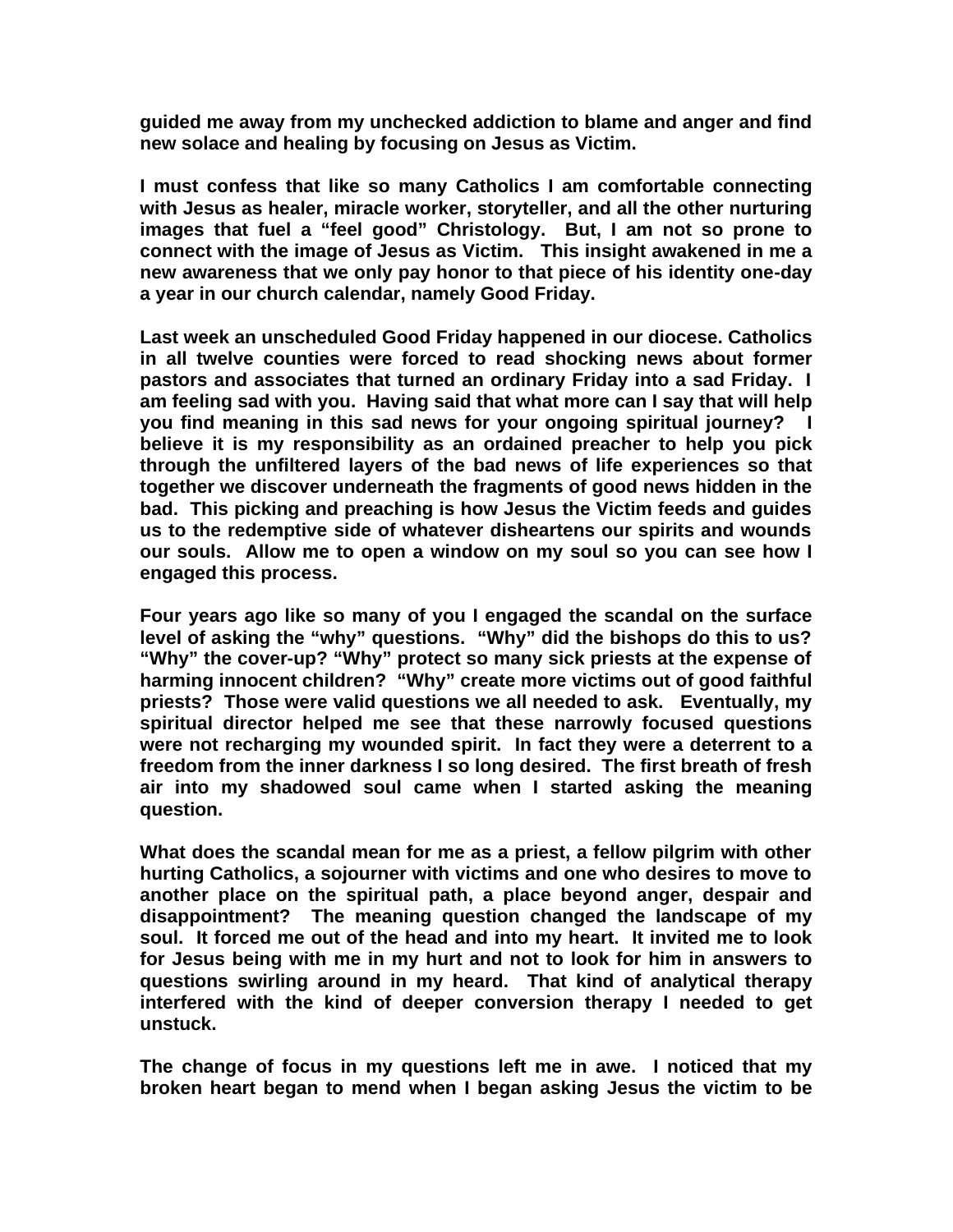**with me. I also noticed that I was able to transcend the horrid details of the victim's stories in spiritual direction. To my wonder I began looking at Jesus the Victim in them as victims. This was a new experience of Incarnational theology for me.** 

**The divine enfleshed in a wounded human soul. The sacred tangible in human tears. Jesus the victim redeeming another victim. Silence that was so sacred I wanted to take off my shoes. The living room where we were meeting was holy ground.** 

**I encouraged each directee to pray with a scripture passage that my own spiritual director had given me to pray with. Those passages focused on Jesus the victim always giving his heart to a loving Father who loved him back enough to keep his heart free to rise above the evil plots of insecure people. Befriending Jesus the Victim was my hope in gradually transcending the darkness this scandal originally unleashed in me like a cloud of poisonous gas. In addition St. John of the Cross, the great 16th century Carmelite Spanish mystic became a prayer partner for me. He is the author of the spiritual opus, "Dark night of the soul." Both Jesus and John led me to a deeper level of faith where the spiritual question became clear, who will I give my heart to in the unfolding chapters of this scandal? The answer echoed softly in my soul, give your heart to the victims.** 

**I began to chant those words like a mantra. They unleashed in me a renewed sense of hope. The rhythm of my inner life began to change to a different beat. I also noticed some physical changes in my health. I noticed that my heart was less constricted because it was less burdened by the emotional plaque built up in my arteries by unchecked anger, hurt and rage. I was also free to take new risks with Sunday assemblies as I apologized to anyone who was abused by a priest. That was a prelude to taking risks in telling people how I have forgiven the bishops. Finally I became free enough to say, "I love you as a priest and as we all move to places of healing in this scandal I desperately need you to love me back." Just as we are getting flu shots for the upcoming season we Catholics should be learning new ways to love and forgive one another as the spiritual antidote that will inoculate us against the virus of long-term negative side affects of this scandal. I mean the virus of giving our hearts to the lesser gods of blame and punishment. If we do not invite the divine physician to heal these wounded pieces of our souls then they will metastasize into small tumors and eventually become terminal cancer for the inner life. Giving our hearts, even if they are still wounded, to Jesus the Victim is a special grace we can pass on to our non-Catholic brethren and especially with all our fellow Catholics victimized by this scandal. Knowing that they have a piece of our heart may be what they need to help heal their broken hearts. That may be the first step in finding their way back home and rejoining us as communities of wounded healers. So, the next time**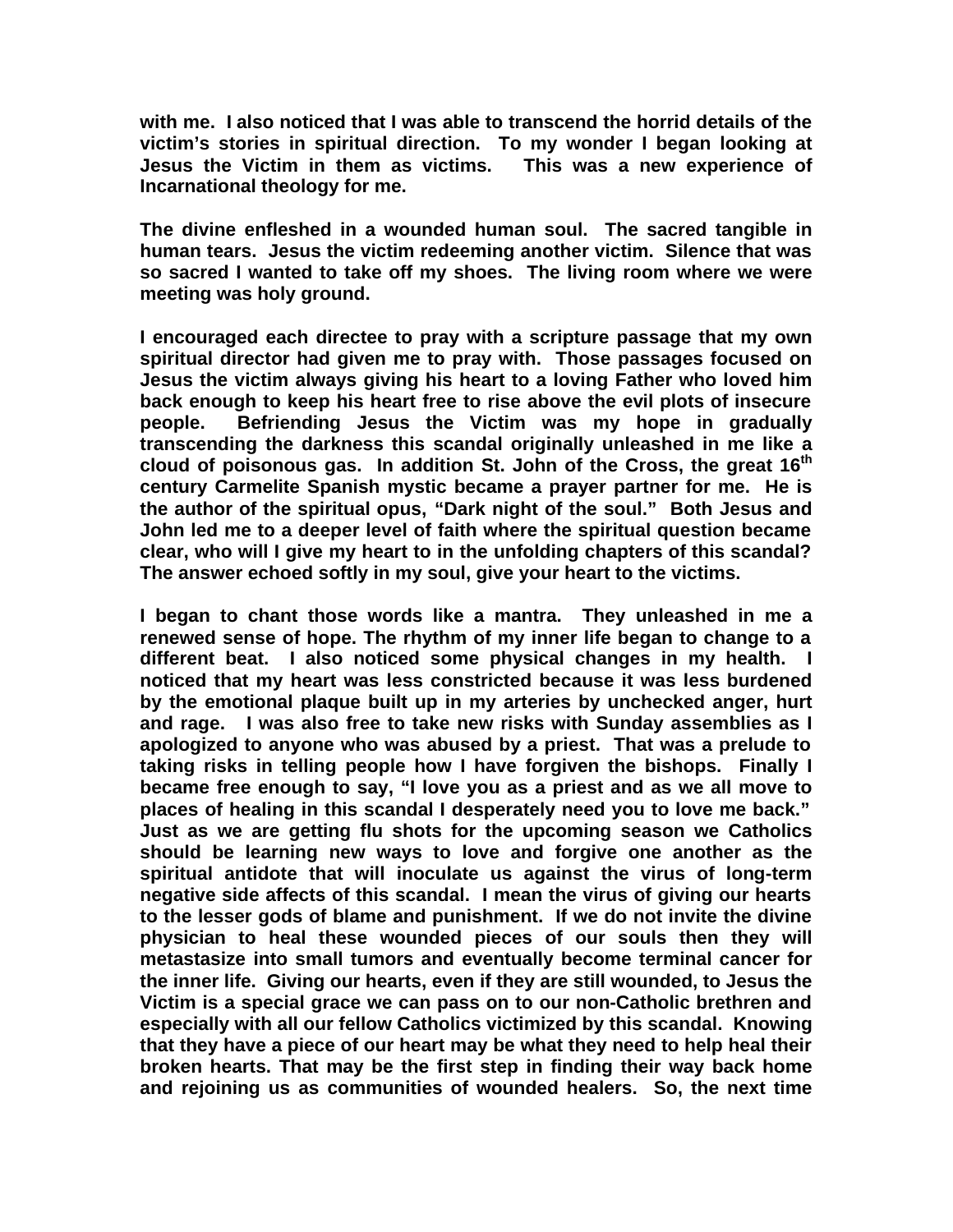**you are confronted about the scandal be a wounded healer yourself and say, "I'm praying how to give my heart to the victims."**

**Whenever you do know that you are in good company, including:**

- **Esau, the victim of his younger brother Jacob's greed.**
- **Dinah, the victim of rape by Shechem the Hivite.**
- **Uriah , the victim of murder plotted by King David.**
- **Susanna, the victim of a false accusation.**
- **John the Baptist, the victim of jealousy.**
- **Mary Magdalene, the victim of being possessed by seven demons.**
- **Stephen the Martyr, the victim of people with false integrity.**

**This is a short list of victims in our Judeo-Christian stories we can honor as agents of hope as we suffer with our own victims. We do so because whenever we connect with them we connect with God who had the last word in their stories. They, along with all the new victims created by wars, scandals, abortion, abuse of children and all kinds of cyberspace evil, awaken us to ask the spiritual question, who will I give my heart to? Always remember whenever you give it to the victims you stand with God who is always on their side for his own son, Jesus, was a victim who became our hope.** 

**As the liturgical year draws to a close, the church traditionally has directed our attention to the end of history. This is the message in the first reading from Daniel and Mark's account of Jesus' end-time discourse. They challenge us to take an inventory of what is unconverted in us that may be a stumbling block for life with God in glory. The image of the fig tree, which never buds until after the last frost, is a hopeful sign that new spiritual growth will come after every winter of scandals.**

**I want to close by reflecting on a piece of the life of a victim named Elie Wiesel. He is a survivor of the Holocaust, a biblical scholar and Nobel Peace Prize winner. In his book "Night" he records a poignant story that has meaning for the attitude we should have toward the victims of our scandal. At the Buna Concentration Camp three prisoners were sentenced to death for sabotage. Three gallows were erected in the camp. Each victim stood on a chair. Two were adults. One was a child, a sad-eyed angel. The SS Officer gave an order and the chairs were tipped over. The entire camp was ordered to "bare your heads" and march around the victims. The two adults died instantly, but the young child was still alive…**

**"For more than half an hour he stayed there, struggling between life and death, dying in slow agony under our eyes. And we had to look him full in the face. He was still alive when I passed by. His tongue was still red, his eyes were not yet glazed. Behind me, I heard someone ask: where is God**